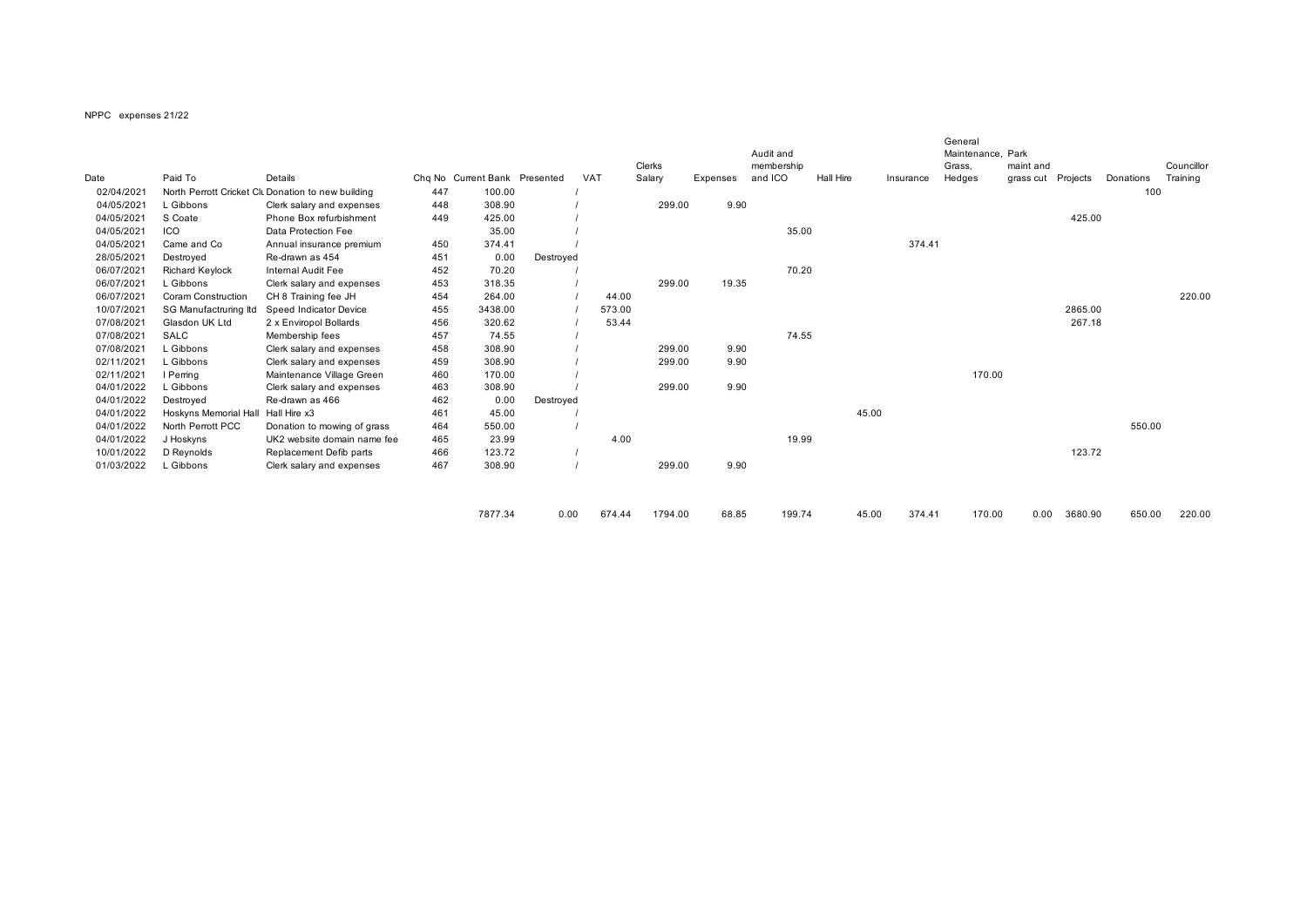|  | NPPC - Receipts 2021-22 |  |
|--|-------------------------|--|
|--|-------------------------|--|

|             |              |         |                             |                |                      |                |                     | Other          |
|-------------|--------------|---------|-----------------------------|----------------|----------------------|----------------|---------------------|----------------|
| Details     | Current Bank | Savings | Precept                     | Rec            |                      |                |                     | Income         |
| Precept     |              |         |                             |                |                      |                |                     |                |
| Vat reclaim |              |         |                             |                | 11.60                |                |                     |                |
|             |              |         |                             |                |                      |                |                     |                |
|             |              |         |                             |                |                      |                |                     |                |
| Total       |              |         | $\sim$<br>$\sim$            | $\blacksquare$ | 11.60                | $\blacksquare$ | $\blacksquare$      | $\blacksquare$ |
|             |              |         | 5402.00<br>11.60<br>5413.60 |                | Interest<br>5,402.00 |                | VAT reimb Donations |                |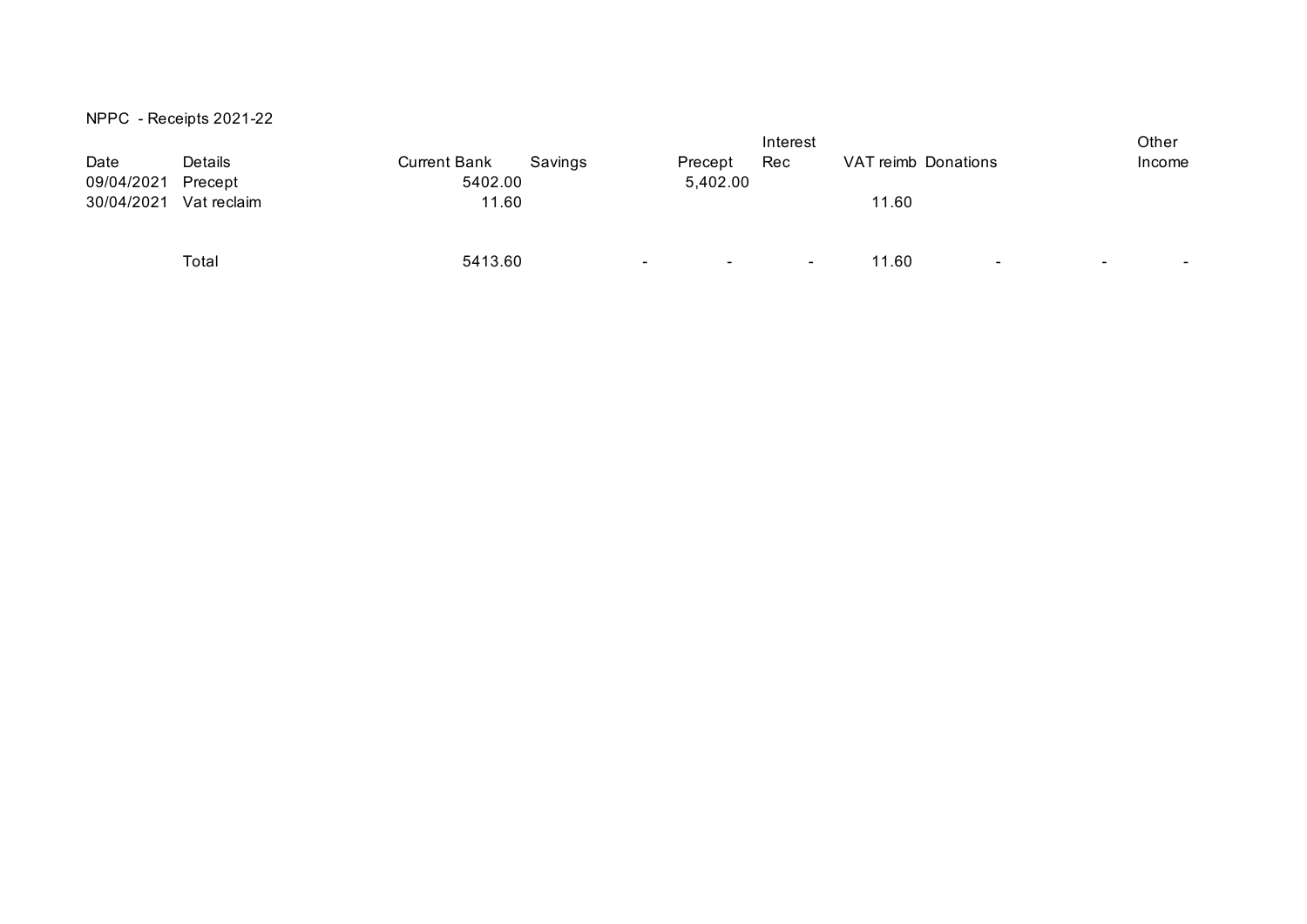Inging Receipts 2021-22 Receipts **bank** vat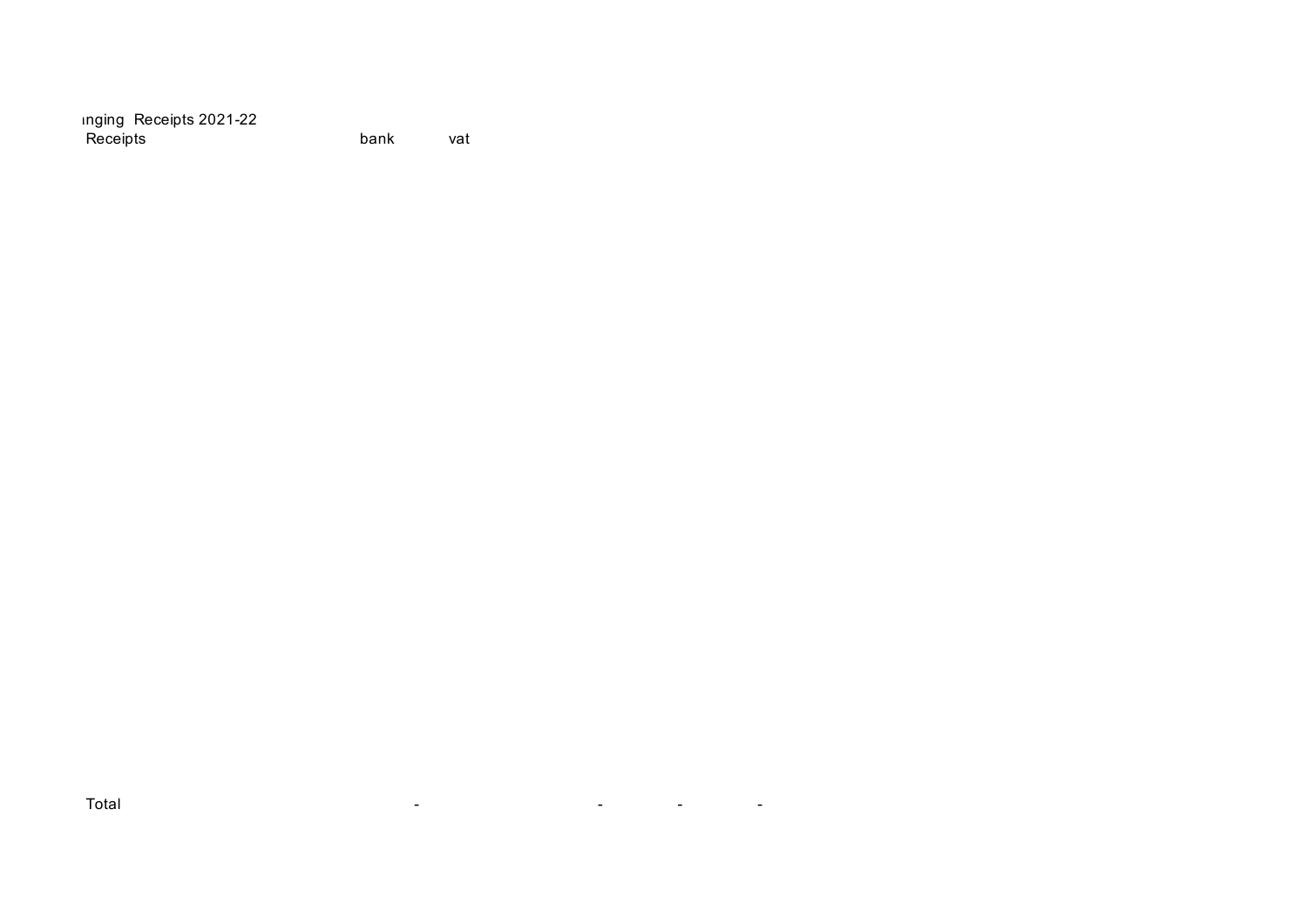NPPC - Wall Hanging payments 2021-2022

| <b>DATE</b> | Paid to | details | cha no bank |  | vat |
|-------------|---------|---------|-------------|--|-----|
|-------------|---------|---------|-------------|--|-----|